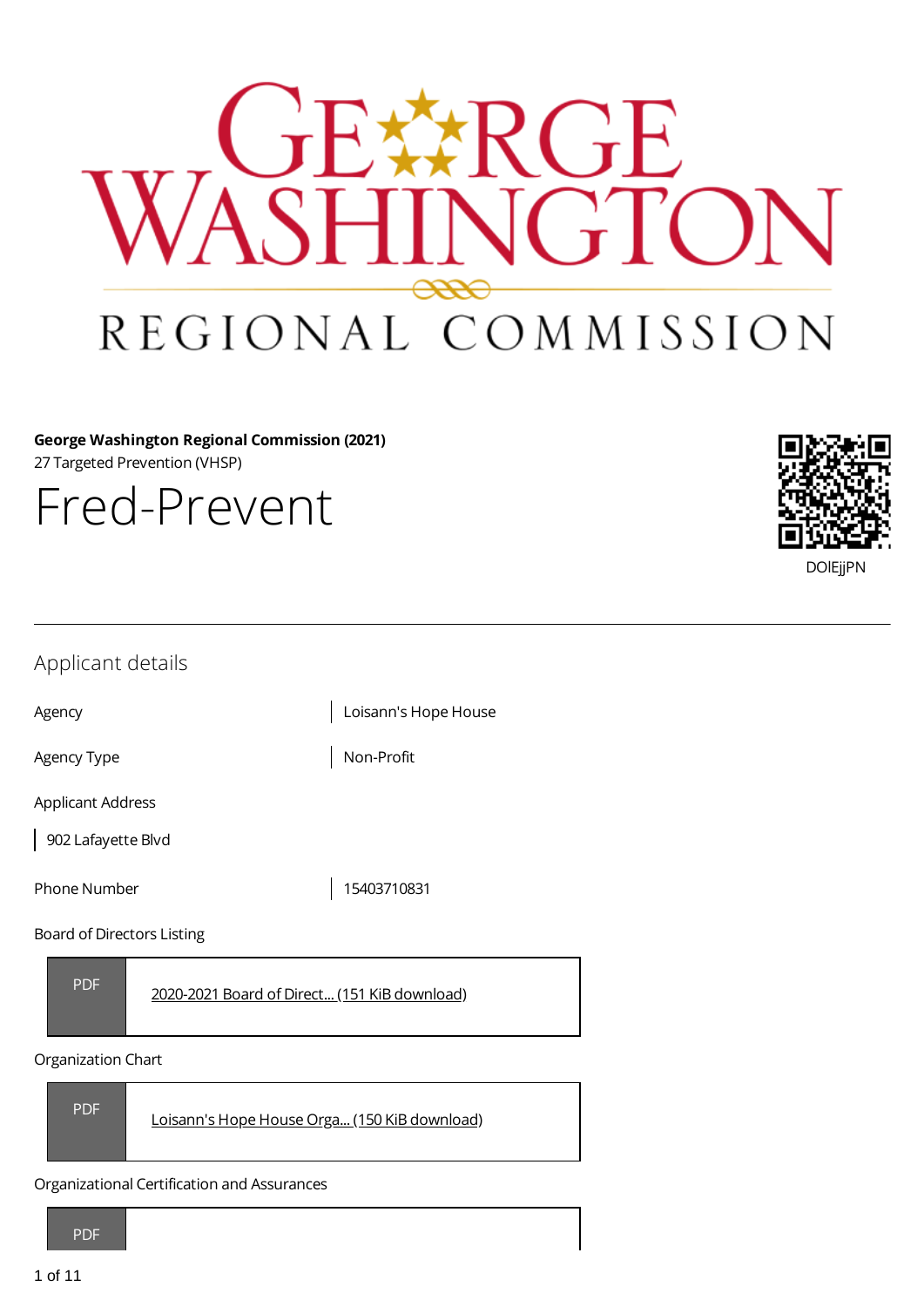# Application details

| <b>Application Type</b> | Renewal with Expansion               |
|-------------------------|--------------------------------------|
|                         |                                      |
| Project Contact Name    | Lisa Crittenden                      |
| Project Contact Title   | <b>Chief Executive Officer</b>       |
| Project Contact Phone   | +15403710831                         |
| Project Contact Email   | lisacrittenden@loisannshopehouse.org |
|                         |                                      |

### **Household Type**

Indicate the percentage (%) breakdown of household types targeted by this project.

|                |                                | New | Renewal | Expansion    |
|----------------|--------------------------------|-----|---------|--------------|
|                | Households without<br>Children | 0   | 40      | $\mathbf{0}$ |
| $\overline{2}$ | Households with<br>Children    | 0   | 60      | $\Omega$     |
| 3              | Total                          | 0   | 0       | 0            |

#### **DV Participants**

What percentage of households will be served through the Victim Service Coordinated Entry Process (including coordinated assessment for shelter/prevention and prioritization for rapid re-housing)?

|                                                                                    | New | Renewal | Expansion |
|------------------------------------------------------------------------------------|-----|---------|-----------|
| Households Served<br>through Victim<br>Service Coordinated<br><b>Entry Process</b> | 0   | ำ       |           |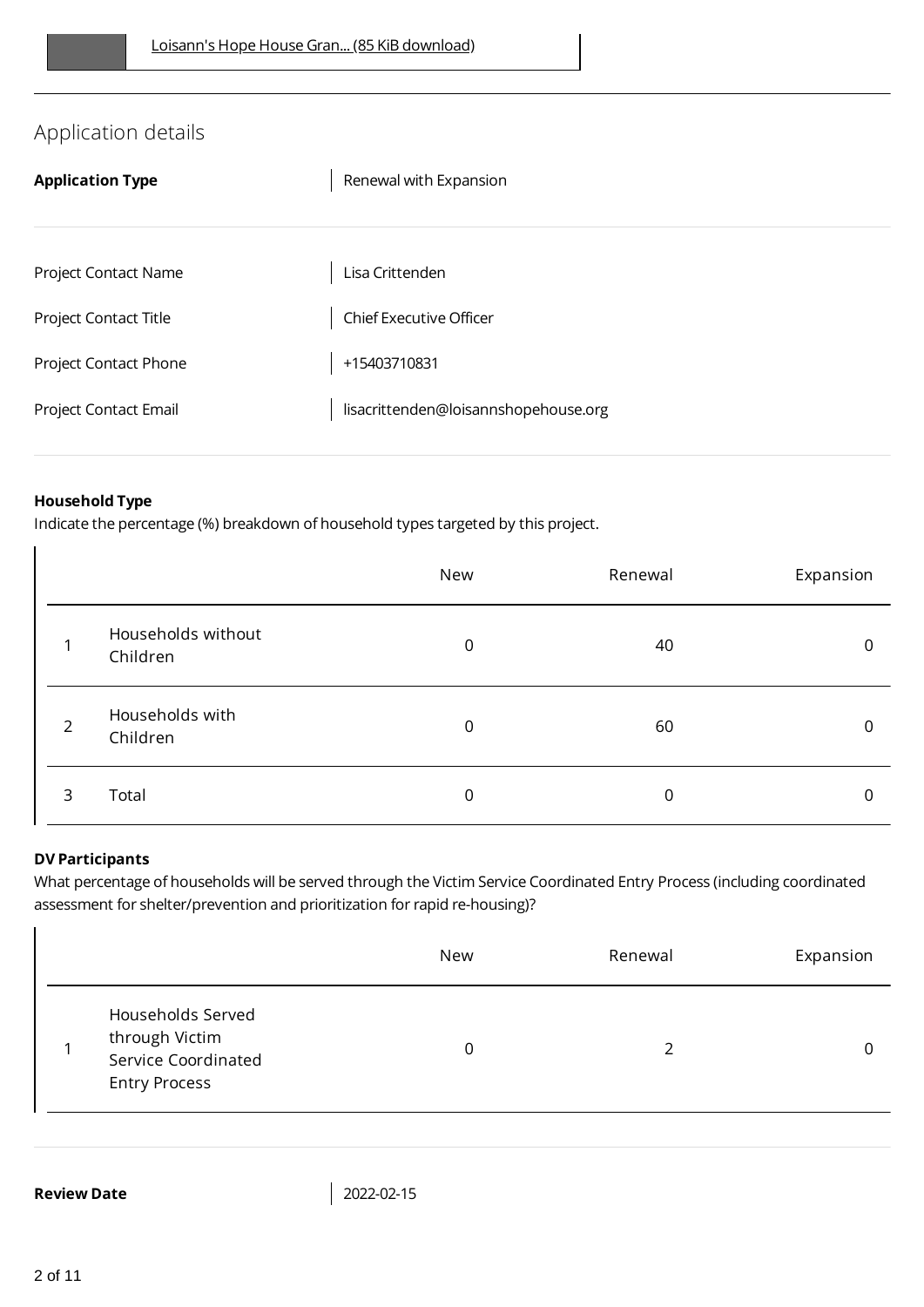The applicant organization's governing board discussed/ will discuss this application for funding at a meeting held on \_**\_\_\_\_** (date).

 $\overline{\phantom{a}}$ 

#### **Acknowledgement**

The submitting applicant organization will act as the responsible fiscal agent for any funds received and will comply with applicable tax laws, regulations, and CoC policies. By submitting this application, we agree that we have read and approve of the content of this application.

#### **Targeted Prevention Budget**

|                |                                                      | <b>New</b>  | Renewal Amount | <b>Expansion Amount</b> |
|----------------|------------------------------------------------------|-------------|----------------|-------------------------|
| $\mathbf 1$    | Housing Search and<br>Placement                      | 0           | $\mathbf 0$    | US\$32,400.00           |
| $\overline{2}$ | Housing Stabilization<br>Case Management             | $\mathbf 0$ | US\$90,000.00  | $\mathbf 0$             |
| $\overline{3}$ | Housing Stabilization<br><b>Financial Assistance</b> | $\mathbf 0$ | US\$21,206.00  | 0                       |
| $\overline{4}$ | Housing Stabilization<br>Services                    | 0           | $\mathsf 0$    | 0                       |
| 5              | <b>Rent Arrears</b>                                  | 0           | US\$37,122.00  | $\mathbf 0$             |
| 6              | Rent Assistance                                      | $\mathbf 0$ | US\$31,712.00  | $\mathbf 0$             |
| 7              | Services Location<br>Costs                           | 0           | $\overline{0}$ | $\mathbf 0$             |
| 8              | Total                                                | 0           | US\$180,040.00 | US\$32,400.00           |

#### **HMIS Budget**

|                       | New Amount | Renewal Amount | <b>Expansion Amount</b> |
|-----------------------|------------|----------------|-------------------------|
| <b>Computer Costs</b> |            |                |                         |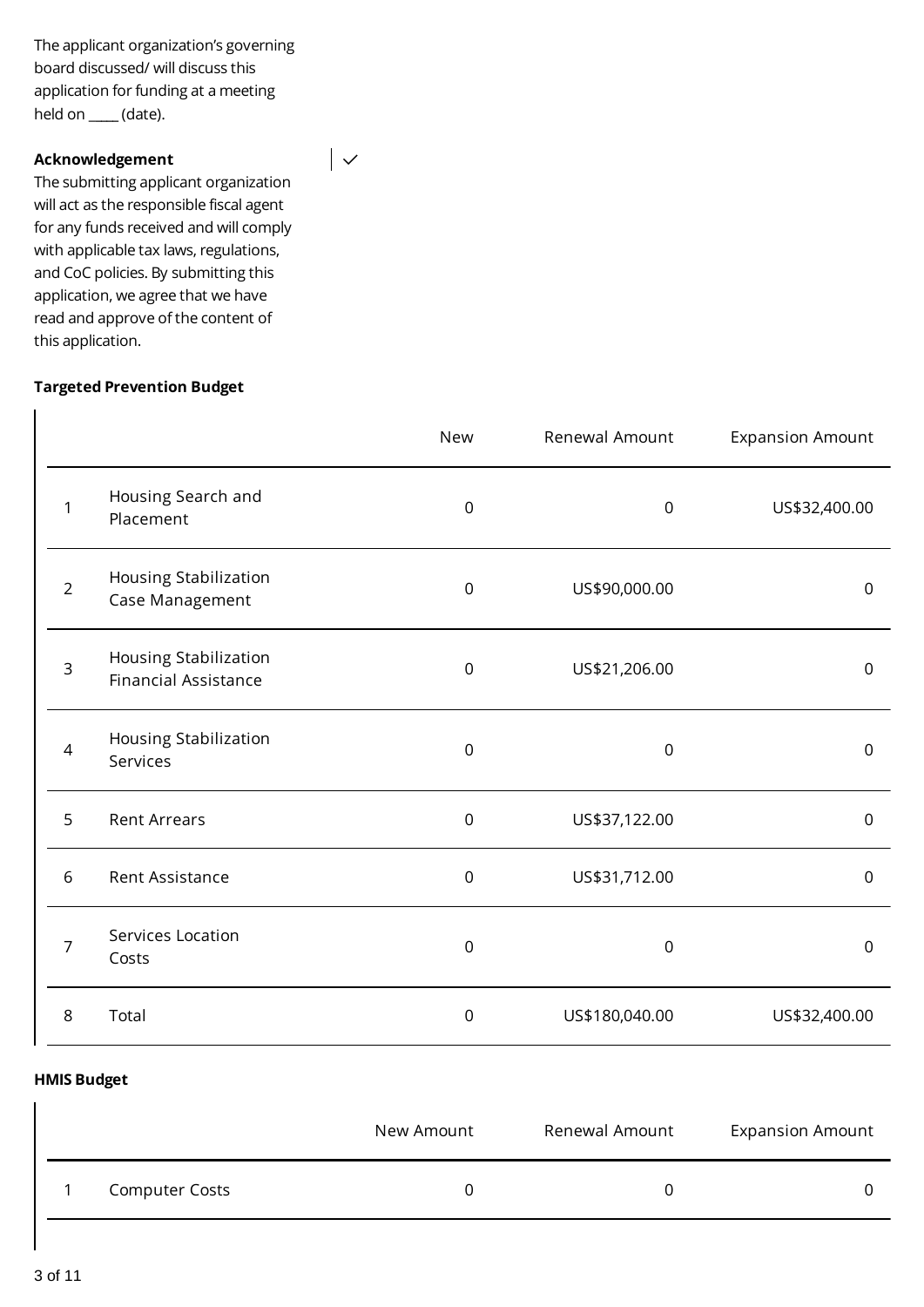| $\mathcal{L}$ | Fees and Licenses            | 0           | US\$800.00   | 0 |
|---------------|------------------------------|-------------|--------------|---|
| 3             | <b>HMIS Staffing</b>         | $\mathbf 0$ | US\$7,200.00 | 0 |
| 4             | Training                     | $\mathbf 0$ | 0            | 0 |
| 5             | Total                        | $\mathbf 0$ | US\$8,000.00 | 0 |
|               | <b>Administration Budget</b> |             |              |   |

|                | New Amount | Renewal Amount | <b>Expansion Amount</b> |
|----------------|------------|----------------|-------------------------|
| Administration |            | US\$5,401.20   |                         |

### **Budget Narrative**

Provide details for each line item requested.

Housing stabilization case management - 2 FTEs Prevention Housing Counselors Housing stabilization financial assistance - costs for application fees, security deposits and first month's rent Rent Arrears - costs for past due rent Rent Assistance - costs for monthly rent for households **HMIS** Fees and licensing - costs to offset data management system usage HMIS staffing - offset cost of personnel, 1 PTE Administration - offset costs for management oversight Expansion Housing Search and Placement - expenses associated with Housing Locator salary

#### **Match**



**Other Funding Sources** Detail the other funding sources the agency has access to for this project.

Loisann's Hope House receives CHERP funding

#### **Project Scope.**

Provide a description that addresses the entire scope of the proposed project.

The FredPrevent! program is to target households at imminent risk and prevent them from experiencing an episode of homelessness through wraparound case management support, connection to mainstream benefits, and financial assistance for security deposit, rent, and utilities, as needed.

The FredPrevent! program receives referrals from the Homelessness Helpline for households that meet state eligibility criteria and have first completed a diversion screening to determine no other resources are available. Once a referral to the program is made, and Housing Counselors verify that clients meet all state eligibility criteria, households will work with staff to determine what intervention strategies and services are appropriate for each individual case. The FredPrevent! program operates on a diversion at every door approach, and first aims to assist clients in leveraging their personal resources through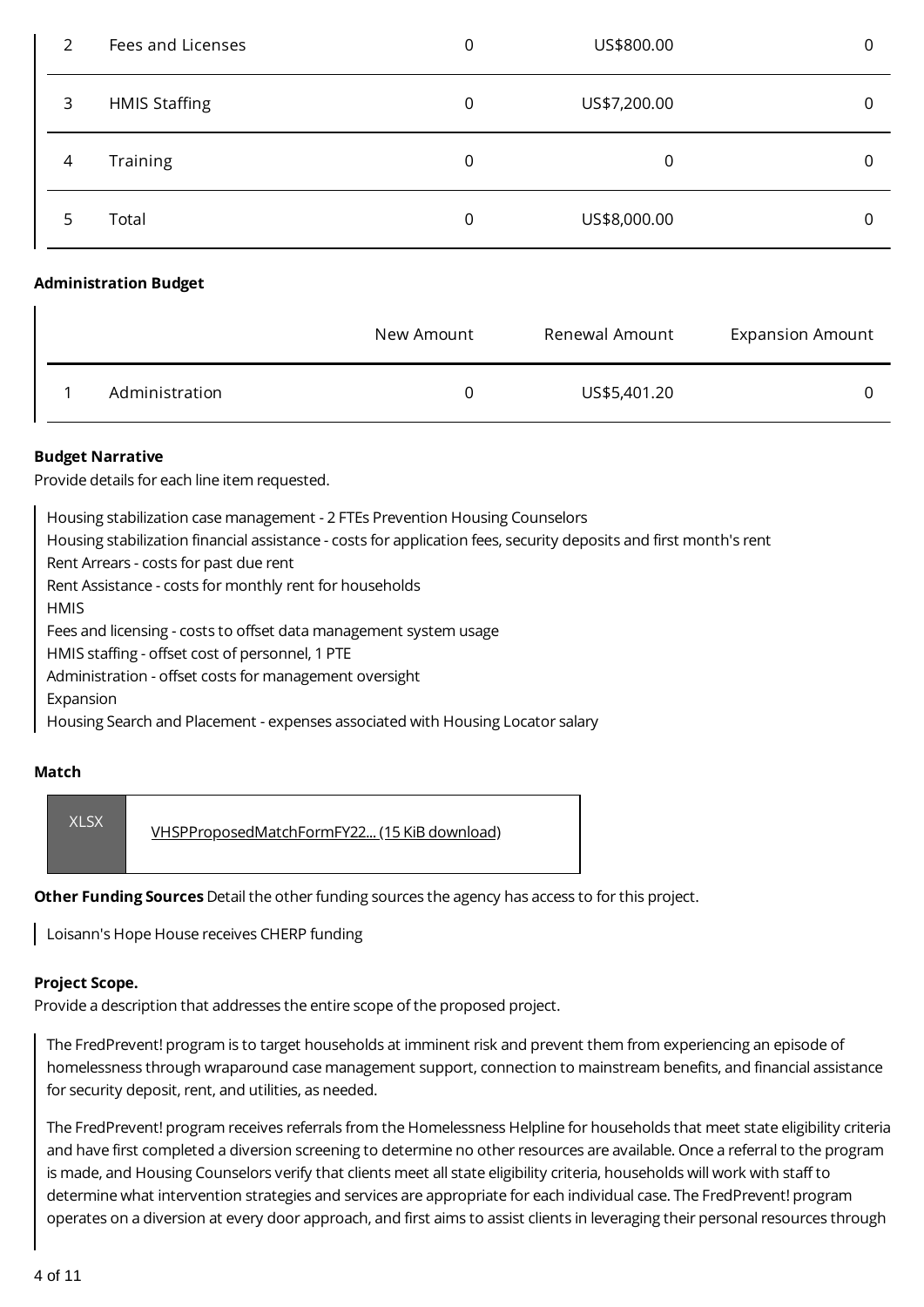mediation and support. Other eligible services include ongoing case management support, housing stabilization and location services, and financial assistance, if deemed necessary. The FredPrevent! team aims to stabilize households as quickly as possible to prevent families and/or individuals from experiencing an episode of homelessness.

Through this program, LHH will financially support those at risk of sleeping outside or needing emergency shelter within 14 days, including those who are:

- Fleeing or attempting to flee domestic violence, labor trafficking, or sex trafficking
- Temporarily staying in motels that self, family, or friend pair and being asked to leave
- Temporarily staying with family/friends and being asked to leave
- Exiting hospital, jail, or other institution with no identified housing plan
- Being evicted and have a court order to vacate

During the onset of COVID-19, the FredPrevent! program provided essential services to fill service gaps in the region for households that were in temporary housing situations and did not benefit from the legal protections enacted for the state of Virginia. As we continue to see the economic impacts of COVID-19 on the populations we serve, the FredPrevent! program provides an imperative service to the community to quickly stabilize these households and provide support to those that were most impacted.

Under LHH's leadership, FredPrevent! staff will continue to assess the needs of the region and serve those that are at-risk of sleeping outside or entering into shelter services. Staff will ensure that households receive quick and effective intervention efforts to maintain or obtain safe and affordable housing and provide wraparound case management support to ensure long-term housing success.

#### **Community Need.**

If renewal funding is being requested, explain how the project continues to meet a community need and/or fill a system gap. If new/expansion funding is being requested, explain how the additional funds will increase system capacity and justify the community need for additional capacity. Be sure to use data to support the demonstrated need and detail the methodology for determining gaps within the system.

In FY22, FredPrevent! served 157 (91 adults and 66 children) under LHH leadership. In the last year, several rental assistance programs were available to those who were behind on rent payments or to prevent the eviction process. However, there continues to be a need for more vulnerable households in the region who need ongoing rental assistance and case management support to fully stabilize. The FredPrevent! program will continue to fill this service gap and work strategically with community partners to address the needs of households who are most at-risk of entering into the homeless response system.

During the height of the COVID-19 pandemic, the FredPrevent! team prioritized households in temporary housing situations such as motels or residing with friends/family, who were not covered by the legal protections of the eviction moratorium. The primary need of these households is housing location services to identify safe, affordable, and permanent housing. The region has identified the challenge in current housing inventory and the barriers that impact our populations in obtaining rentals. These include, but are not limited to:

- Criminal history
- Multiple evictions on their record
- Fixed income or fluctuating income
- No transportation
- Those experiencing intellectual, mental health, and substance abuse disorders

In FY22, LHH increased staffing capacity to include the role of Housing Locator who could provide dedicated efforts towards cultivating relationships with landlords in the region and advocate on behalf of our population. An increase in funding is requested so maintain this position and to prioritize dedicated efforts to quickly and effectively resolving housing crises and prevent households from entering into the homeless system. Within the last year, the Housing Locator position has housed clients in an average of 35 days from the point of initial contact, indicating the need for ongoing support of this position to serve in the best interest of eligible clients.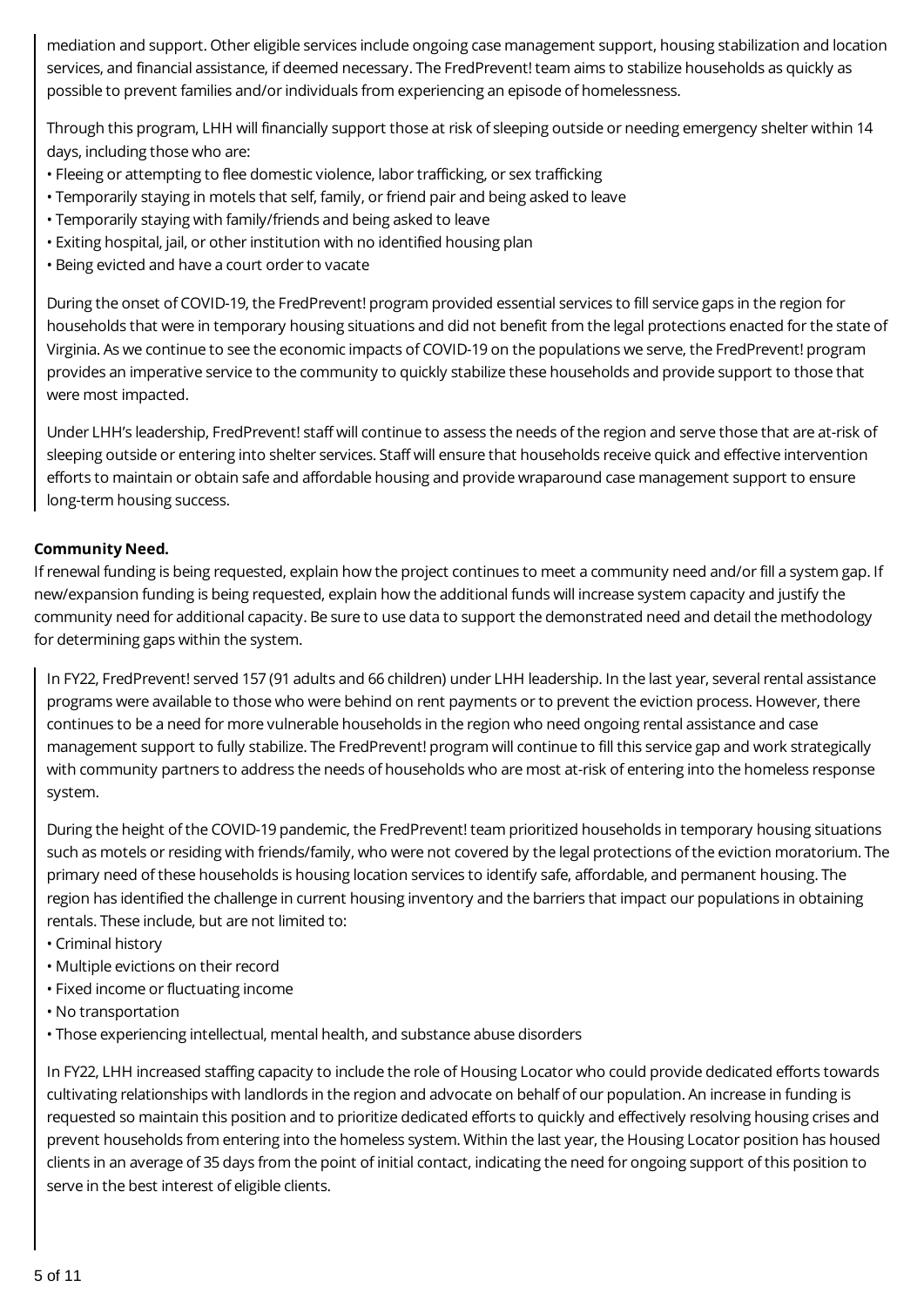In addition to housing location services, FredPrevent! Housing Counselors provide the following case management services:

- Connection to mainstream benefits, community resources, mental health substance abuse counseling, parenting classes, financial literacy education, GED school completion, vocational education, or educational certificates
- Monthly home visit check-ins and completion of ongoing budgeting strategies
- Assistance with obtaining employment, increasing income, and resume development
- Mediation efforts between clients and landlords or family/friends to ensure clients understand boundaries and expectations and bridge communication among parties

These services are essential to the community as they support the development of individuals and families to maintain longterm successful housing outcomes, support economic and social wellbeing, and improve quality of life for PD16 residents.

#### **Eligibility.**

Certify that the project will adhere to the FRCoC Coordinated Entry Policies & Procedures, including the following requirements of the document:

- $\checkmark$  Follow the Housing First model
- $\checkmark$  Participate in the FRCoC Coordinated Entry Process and/or the Victim Service Coordinated Entry Process (including coordinated assessment for shelter/prevention and prioritization for rapid re-housing)
- $\checkmark$  Adhere to established project standards
- $\checkmark$  Collect data through HMIS or a comparable database

**Prioritization Process.** Describe how the project receives referrals, determines eligibility, and prioritizes clients. How were these prioritization criteria developed?

The FredPrevent! program receives referrals from the Homelessness Helpline for households that meet state eligibility criteria and have first completed a diversion screening to determine no other resources are available. Once a referral to the program is made, and Housing Counselors verify that clients meet all state eligibility criteria, households will work with staff to determine what intervention strategies and services are appropriate for each individual case. The FredPrevent! program operates on a diversion at every door approach, and first aims to assist clients in leveraging their personal resources through mediation and support. Other eligible services include ongoing case management support, housing stabilization and location services, and financial assistance, if deemed necessary. The FredPrevent! team aims to stabilize households as quickly as possible to prevent families and/or individuals from experiencing an episode of homelessness.

Through this program, LHH will financially support those at risk of sleeping outside or needing emergency shelter within 14 days, including those who are:

- Fleeing or attempting to flee domestic violence, labor trafficking, or sex trafficking
- Temporarily staying in motels that self, family, or friend pair and being asked to leave
- Temporarily staying with family/friends and being asked to leave
- Exiting hospital, jail, or other institution with no identified housing plan
- Being evicted and have a court order to vacate

The criteria were developed in coordination with the CoC stakeholders and GWRC.

## **Leveraging Partnerships.**

Describe how the project leverages mainstream resources to support client's immediate housing crisis. Provide project and community level examples.

FredPrevent! has strategically developed relationships within the homeless response system and the community at-large to address a variety of needs our population experienced. FredPrevent! is a member of the Fredericksburg Regional Area CoC and participates in the Systems Planning and Discharge Planning committees to identify service gaps within the region and identify ways the program can assist to address the needs of the community. Additionally, FredPrevent! participates in the coordinated assessment program and community-wide prioritization process and system, as well as shared HMIS database system that allows the community stakeholders in the homeless response system to limit duplication of services. We also have a separate comparative database system for survivors of domestic violence to make direct referrals to the FredPrevent! Program with continual engagement to determine service need and intervention.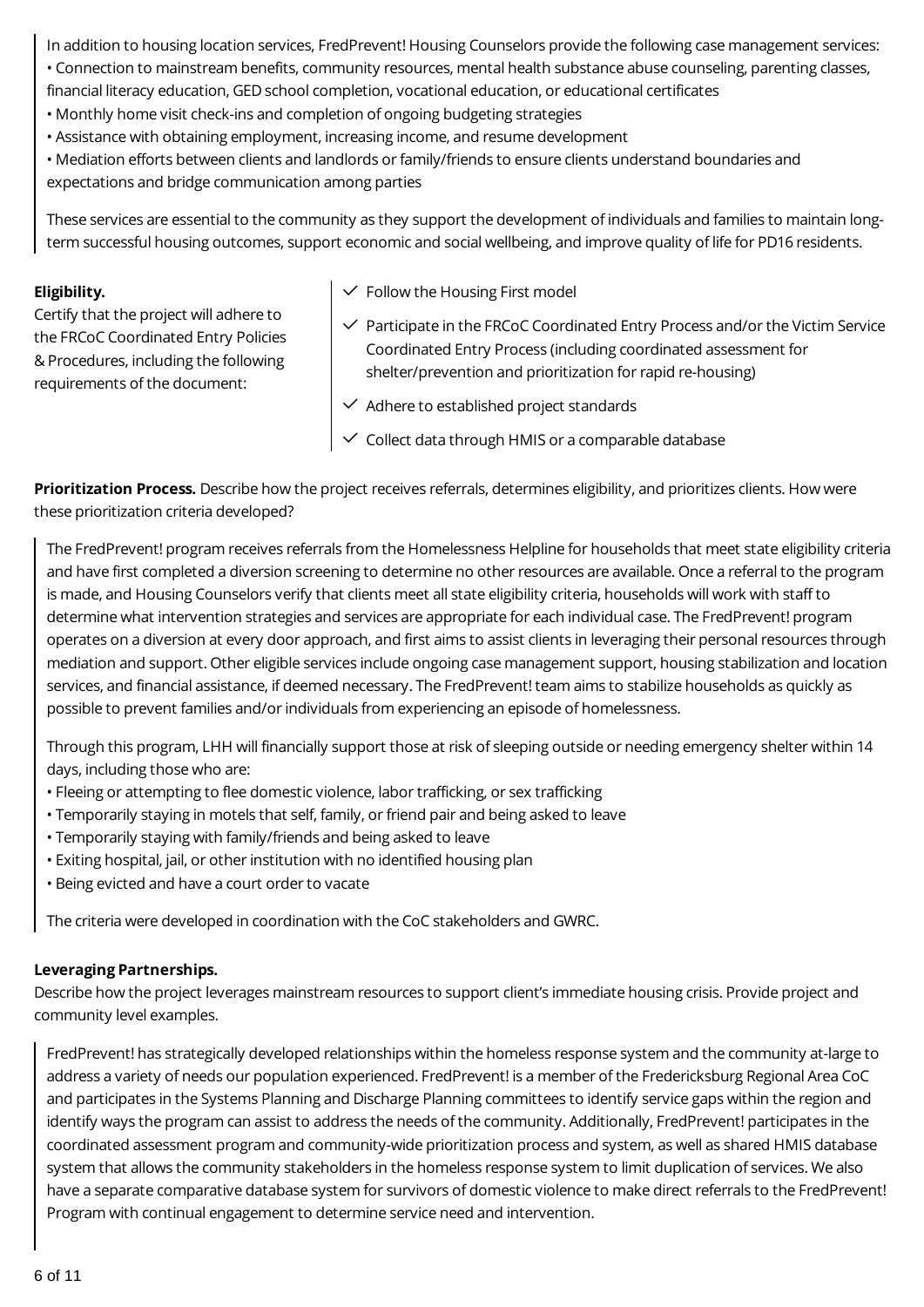Outside of the homeless response system, FredPrevent! has worked on several community partnerships to include:

• Working with the Central Virginia Housing Coalition to support the housing and case management needs of former foster care recipients who obtained a voucher

- Partnership meetings with McKinney Vento to target families in need of housing support
- Outreach and educational training through Legal Aid Works to provide support, guidance, and education regarding the eviction process, tenant rights, and reading lease agreements to households

• Partnerships with local businesses and the faith-based community to address needs outside of grant funded items such as transportation, childcare assistance, or furthering education

With increased staffing capacity and the additional role of a Housing Locator, FredPrevent! has been able to develop strong relationships with property managers, apartment complexes, realtors, and private landlords within PD16 to advocate on behalf of our population and connect households with safe and affordable housing as quickly as possible. With limited housing inventory available, this position has allowed staff to stabilize households more quickly and build a rapport with stakeholders in the community to address immediate housing needs.

**Service Availability.** Are services available to the entire community? Include how the project ensures services for: 1. Households located in all areas of the CoC service area; 2. Singles/families, men/women, and the following harder to serve populations: sex offenders, large families, medically fragile, LGBTQ+, unaccompanied youth; 3. Households with accessibility concerns including language and mobility; 4. Households with limited or no personal phone or internet access.

FredPrevent! has no barrier and screens clients based on Federal and State guidelines. Access to programs and services are not contingent upon sobriety, income level, lack of criminal record, participation in services, and completion of treatment programs, good credit, established financial history, or "housing readiness." FredPrevent! receives referrals through the coordinated assessment line, which is accessible twenty-four hours a day, seven days a week.

Prior to referrals to FredPrevent! The Coordinated Entry Staff conducts the full coordinated assessment for each client on the helpline; and meets the diverse breakdown of those in need within our community. For those with mobility challenges and transportation barriers, Housing Counselors complete an intake assessment and follow-up visits in the field. As an additional resource for those with different languages we have access to the Volatia Language Network to offer interpreter services allowing staff to communicate in over 280 languages.

FredPrevent! has an extensive staff background and experiences in working with diverse communities. Staff maintains cultural competencies and LGBTQ+ friendly practices when completing goal setting and addressing client needs. Staff advocates with and on behalf of clients to ensure they have access and opportunity to fair housing practices. Staff are trained in the following areas: Motivational Interviewing, Trauma Informed Care, Diversity Training, Domestic Violence Training, ACES, and SOAR. We partner with various agencies based on working to identify housing and permanently place families.

## **Housing First.**

Describe in detail how your organization implements a Housing First approach. Include specific examples such as organizational or programmatic policies, procedures, guidelines, etc.

FredPrevent! implements a housing first approach by quickly and successfully connecting families experiencing homelessness to permanent housing without preconditions and barriers to entry such as sobriety, treatment or service participation requirements.

FredPrevent! begins its housing stabilization process at the time a referral is made to the housing locator. We foster client choice at every step of the housing process. Housing counselors meet with clients to assist and determining reasonable rent range and the family unit needs for childcare services, schools, transportation and employment. Housing counselors work with and on behalf of households to meet application and housing requirements, such as obtaining identifying documentation. The Housing locator and household look at a variety of properties that allows the client access to selfdetermination and the right to make decisions that directly impacts their housing outcomes. While a housing unit is being identified, the family continues to meet with their Housing Counselor to develop goals and understand the challenges they may encounter after move in. Stabilization plans are person-centered and based on each individual's strengths.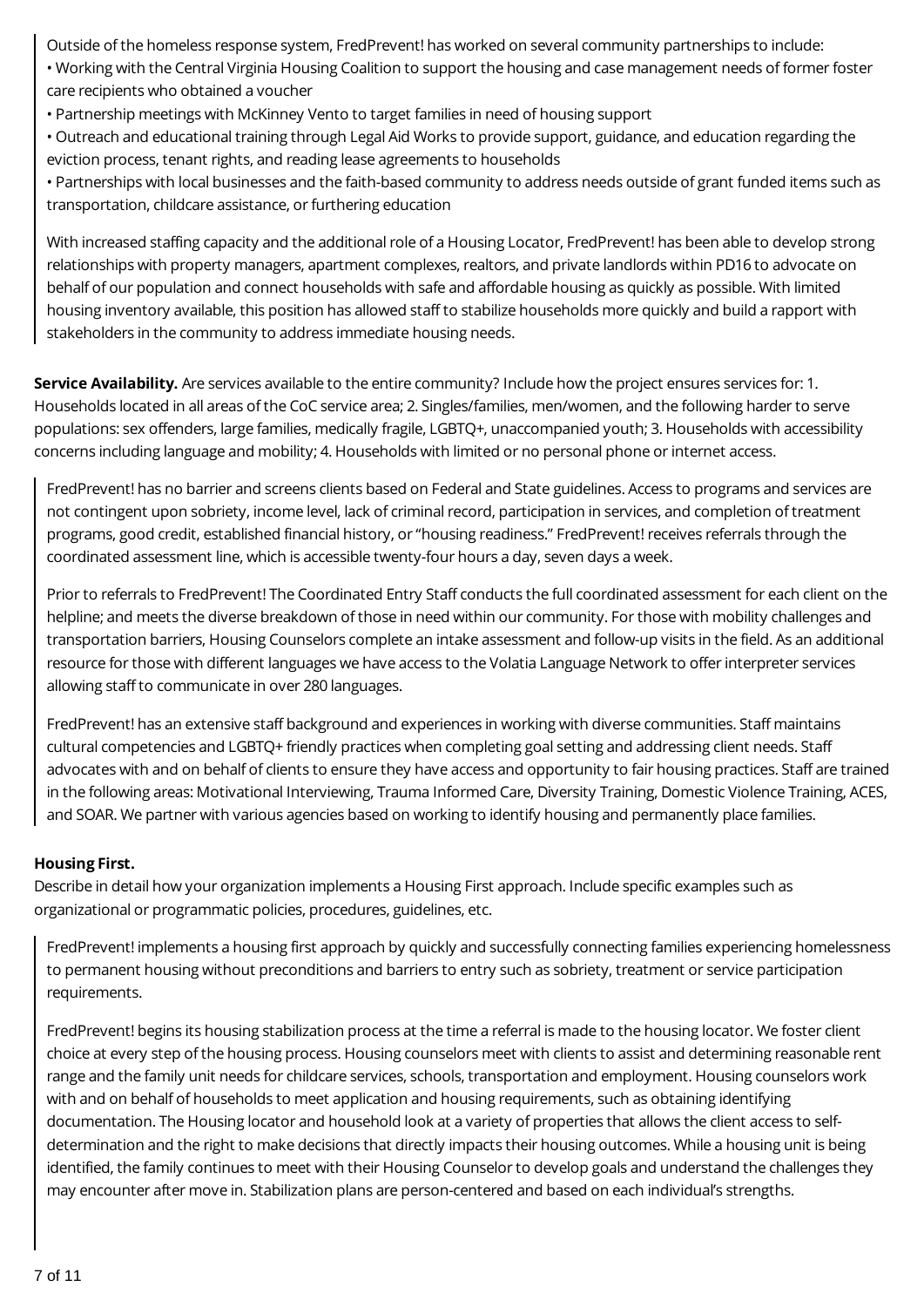Once families are successfully housed in-home case management is provided for the minimum amount of time necessary, but up to 24 months if required by the family's needs. The Housing Counselor will visit and work with client at least once a month but are prepared to check-in as often as needed to ensure stabilization. Clients in the program also gain access to a wrap-around system of care, which heavily focuses on connectivity to community services that ensure long-term stabilization. These resources include warm hand offs to Social Services, Rappahannock Community Services Board, Virginia Employment Commission, Rappahannock Area Regional Adult Education and Legal Works. Long-term, support services provided by Loisann's Hope House remain an ongoing resource for those who have been housed but find themselves without help to work through complicated life struggles.

#### **Requirements for Assistance.**

Does either the organization as a whole or this project have any rules or requirements for assistance that could act as a barrier to services (i.e. birth certificate or photo ID, residency requirement, service participation requirement, etc.)? Please list each requirement, describe the purpose of the requirement(s), and describe the efforts the organization makes to assist households in need of services that do not or cannot meet the requirement(s).

FredPrevent! currently meets the required criteria for a low barriers approach to enter the program with the exception of state mandated restrictions. There are no rules or requirements for assistance.

#### **Length of Assistance.**

How is the length of financial and/or supportive service provision for households in the project determined? How was this process determined?

Fred Prevent! aims to produce the most rapid and effective permanent housing connections for households facing crisis. As soon as households enter the program, we assess each based-on housing availability, access, and affordability. Fred Prevent! implements practices to meet people where they are and provide person-centered care which then determines length of financial, case management and other support. We intentionally adopted the housing first approach principles: immediate access to permanent housing with no housing readiness requirements, client choice, client driven support, and social and community integration.

#### **Barriers to Services.**

Are there any existing barriers in the community that would prevent a household from accessing services or permanent housing? What is the project doing to address these barriers?

The FredPrevent! program participates with the community coordinated assessment procedures and accepts referrals directly from the Homelessness Helpline. LHH has made a concerted effort to partner with participating CoC agencies and other community organizations to inform them of the role prevention services plays in the region and educate them on basic eligibility criteria for those that may have difficulty with phone service or internet to access the homelessness helpline. This includes partners such as the public-school systems, Germanna Community College, and Legal Aid Works. Agencies are encouraged to contact the FredPrevent! Program Manager directly if there are limitations in someone accessing services in order to create pathways for those who may have accessibility challenges.

The FredPrevent! program has identified transportation for intake and assessment as a barrier within the community, especially those in rural areas. Staff completes intakes virtually (via video or telephone) or within the field to eliminate this obstacle and ensure ease of access despite transportation challenges.

For those fleeing domestic violence with a need for confidentiality, FredPrevent! accepts direct referrals from Empower house to ensure there is a designated pathway to allow those at-risk or in danger to access program services with a sense of urgency.

FredPrevent! operates on a low-barrier approach with no additional rules for assistance outside of state mandated requirements. Housing Counselor's understand the multifaceted challenges that each household faces and works with them to obtain any documentation or information needed to engage in the program or work towards the goal of housing stability such as obtaining IDs, birth certificates, or social security cards.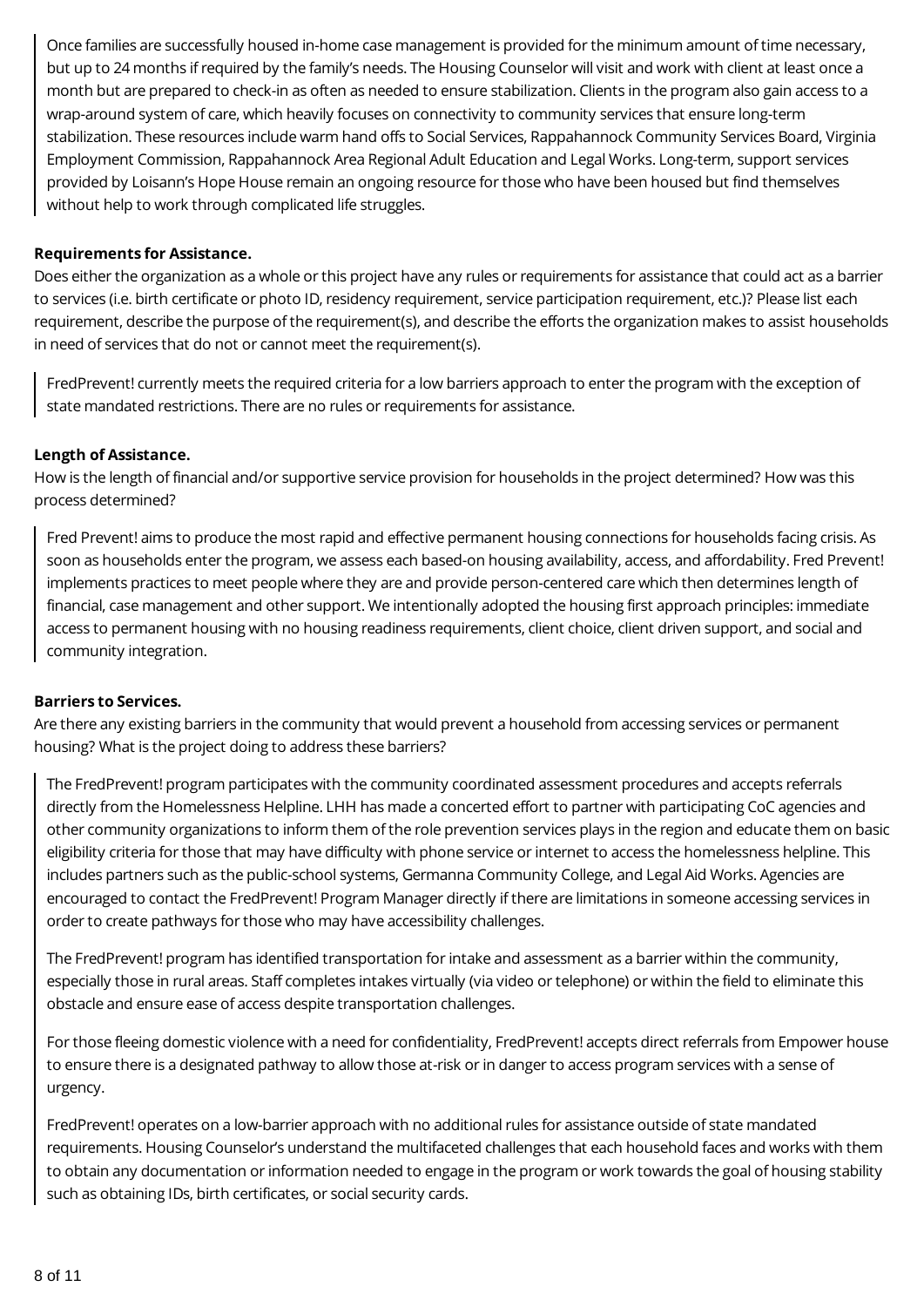**Racial Disparities.** Has your project examined its programs and systems for racial disparities? What was the result of this examination and what is the project doing with this information? Have any actions been taken to address the disparities (if applicable)?

Loisann's Hope House analyzed our program participant data from HMIS to determine if all demographic groups were able to access services in equal proportion to their demographics in the homeless population.

51% Black

40 % White

7 % Multiracial

#### 2% Asian

It represents previous HUD reports and the figure reflect the homelessness statistics according to race. The CoC is beginning conversations to address the disparities.

### **Project Staffing.**

|                                                                               | New | Renewal | Expansion |
|-------------------------------------------------------------------------------|-----|---------|-----------|
| Number of FTE Case<br>Managers Dedicated<br>to Project (could be<br>fraction) |     | っ       |           |

#### **Caseload.**

Provide the following data. These numbers will be used to calculate anticipated number of households served by the project.

|               | Ideal Caseload for 1 FTE Case Manager              | 15      |
|---------------|----------------------------------------------------|---------|
| $\mathcal{L}$ | Average Length of Stay for Project Participants    | 139     |
| 3             | Average Financial Assistance Cost per<br>Household | \$1,940 |

#### **Staff Capacity.**

Provide a description of project staff capacity to include experience and training. Include a list of the applicable certificates of training for direct program staff. If any staff dedicated to the project are also dedicated to other projects, explain the breakdown of hours by project. If any portion of the funding request is to pay for a new staff position, how will the agency ensure position is filled in a timely manner?

The FredPrevent! team currently consists of three FT team members to include 2 Housing Counselors, with a caseload of 15- 20 per worker, and 1 Housing Locator. The team has collective experience of over a decade in the human services field, providing a combined 10 years of direct service to the region.

The FredPrevent! team has degrees in psychology and social work and use their education and experience to best serve atrisk populations and utilize multiple fields of study to address each household's unique needs and challenges. FredPrevent! has one SOAR certified Housing Counselor to assist clients with applying and obtaining social security disability benefits in addition to training in diversion, tenant rights and mediation, trauma-informed care, motivational interviewing, domestic violence 101, ACEs, Mental Health First Aid, and REVIVE Narcan training. Under LHH leadership, FredPrevent! staff participate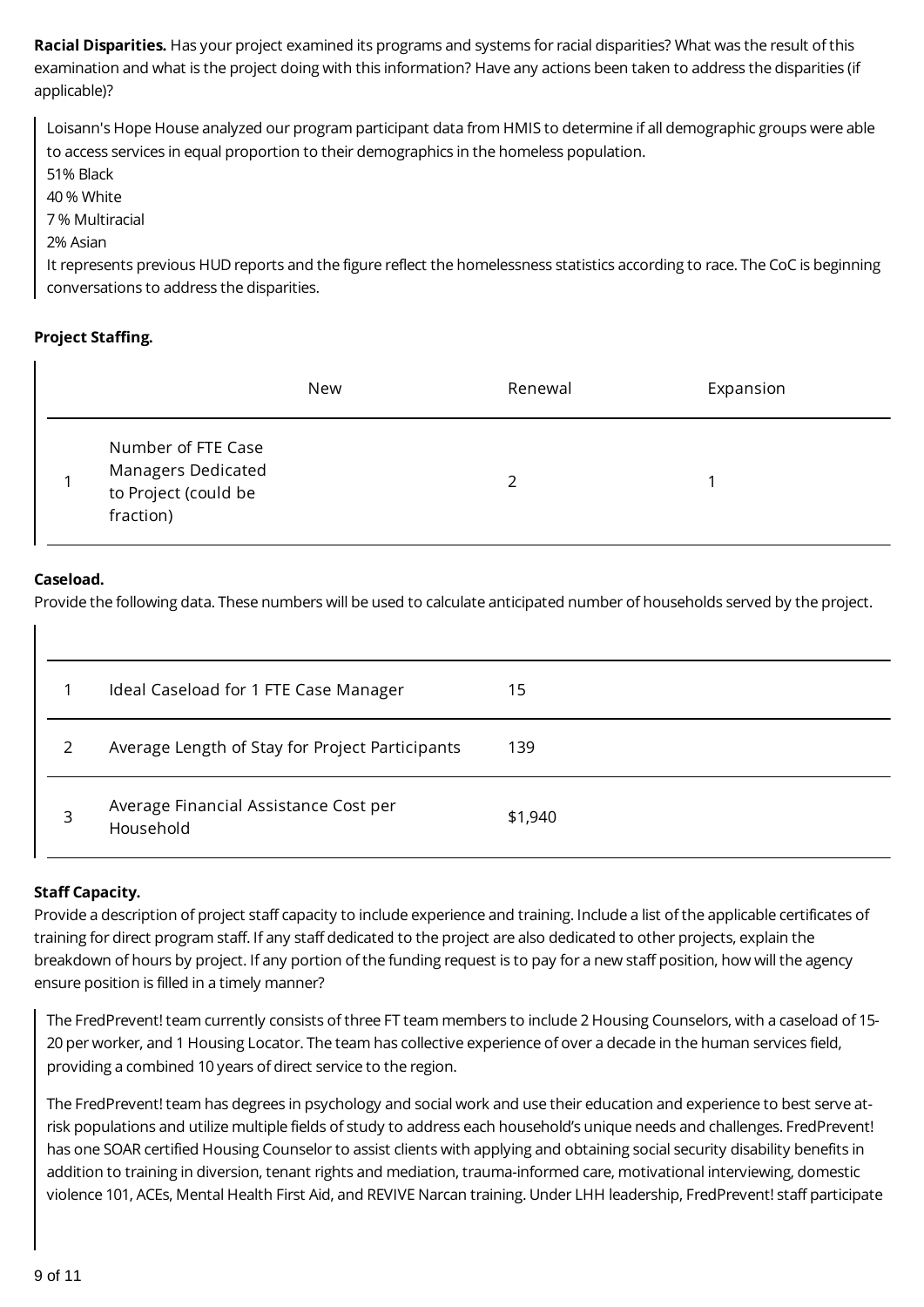in ongoing training and case conferencing within the community to ensure they employ housing focused case management strategies and best practice techniques.

LHH's request for increased funding will go to continuing the support of the Housing Locator position that was filled due to increased funding availability during COVID-19. This position seamlessly works with Housing Counselors to support a housing first approach while simultaneously addressing the needs of each household enrolled in the program. The Housing Locator has experiencing working in leasing and property management for the last two years with an associate degree in paralegal studies.

#### **Organizational Capacity.**

Provide evidence of organizational capacity to administer the requested funding and implement VHSP-funded activities, to include governance, leadership, experience, and financial management. Will project activities be ready to begin on July 1, 2022?

Loisann's Hope House will continue to case manage and house families beginning July1, 2022.

Loisann's Hope House has over 32 years of federal, state and local grant management experience. The organization has been a grantee servicing family in the Rapid Rehousing program since FY 2012/13 and recognized as the largest family shelter in PD 16. Loisann's Hope House initially was established by St. George's Episcopal Church as an emergency shelter for all homeless clients. The organization transitioned to a full-fledged family emergency shelter targeting homeless children and their families in 2015, per federal law.

Loisann's Hope House has around the clock staffing to support homeless families in shelter and Rapid Rehousing. There are eight full-time and seven part-time, totaling fifteen employees. The Rapid Rehousing Program consists of five staff focused on addressing the needs of clients starting from intake through permanent housing. Collectively these individuals have over 20 years of experience in working with at risk populations and have worked in the field homelessness for over ten years. The Chief Executive Officer and Chief Operating Officer bring a wealth of knowledge and experience from the nonprofit sector and the human services field. Together they have leadership and homeless services experience equal to 30 years.

The Board of Directors of Loisann's Hope House has strong leadership and is very active in the governance of the organization. They are driven by the mission to quickly move children and their families from homelessness to permanent housing with the goal to end homelessness in our community. Their commitment and passion have supported the efforts to move more families into permanent housing even resulting in the purchase of an additional home to reduce the numbers of families on the streets. The board consists of community leaders from a vast background of successful business owners, academia, healthcare professionals, and legal experts.

Loisann's Hope House staff consists of an internal financial manager that handles all aspects of finance including, but not limited, accounts receivable, accounts payable, grant expenditures, and payroll. The Board of Directors has governance Finance Committee that oversees the financial operations of the organization. The organization conducts an annual audit of its finances and has been audited as a grantee on the federal and state level. The organization has been a recipient of federal, state and local funding since its inception.

#### **Prior Experience.**

Describe experience in utilizing state funds, performing proposed eligible activities, and serving proposed target population.

Loisann's Hope House has over 34 years of federal, state and local grant management experience. The organization has been a grantee servicing family in the Rapid Rehousing program since FY 2012/13 and recognized as the largest family shelter in PD 16. Loisann's Hope House initially was established by St. George's Episcopal Church as an emergency shelter for all homeless clients. The organization transitioned to a full-fledged family emergency shelter targeting homeless children and their families in 2015, per federal law.

#### **Spending Rates.**

Yes

Was the project able to fully expend 100% of the funds initially contracted for this project in FY21?